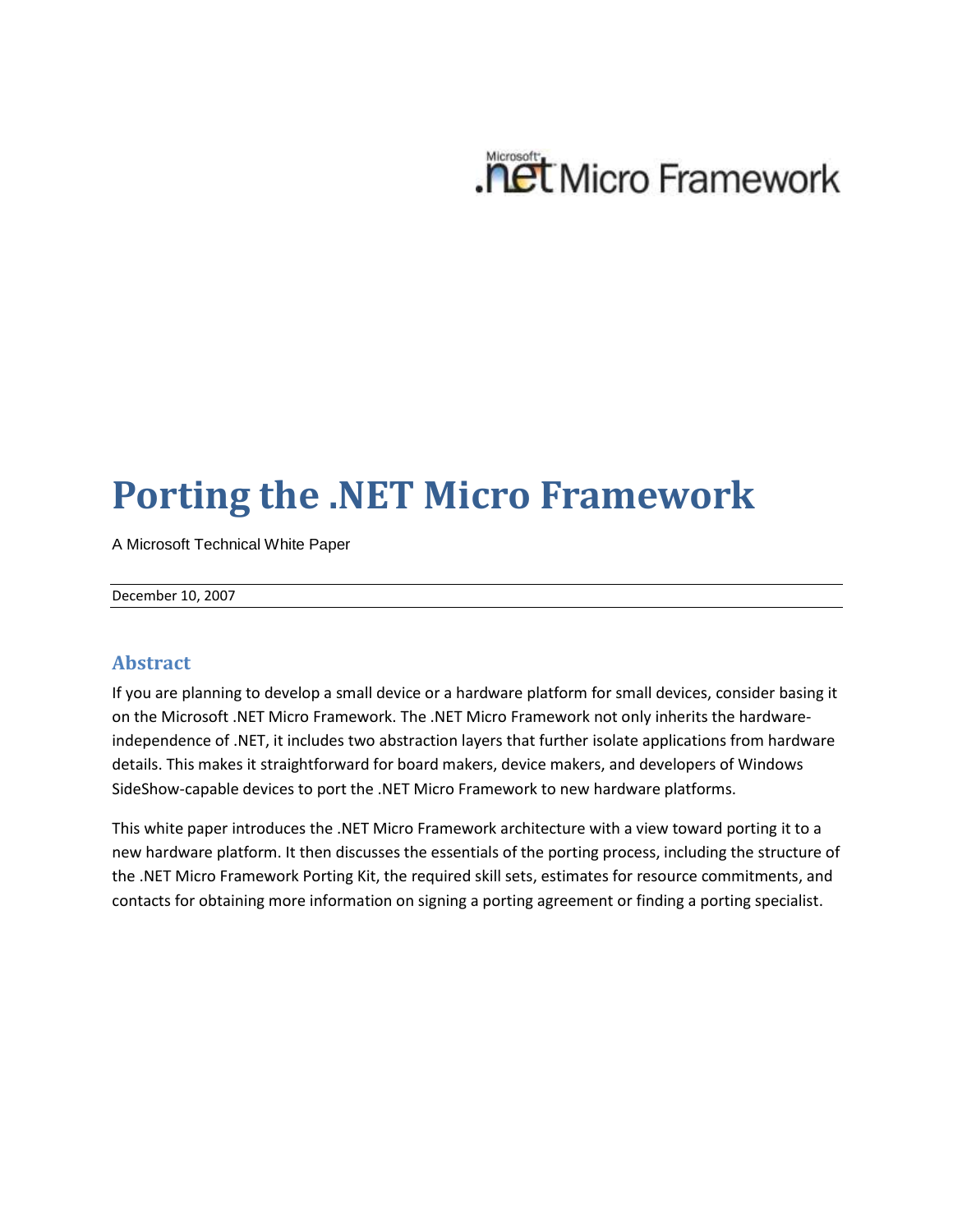#### **Legal**

The information in this document represents the current view of Microsoft Corporation on the issues discussed as of the date of publication. It should not be interpreted to be a commitment on the part of Microsoft, and Microsoft cannot guarantee the accuracy of any information presented after the date of publication.

This White Paper is for informational purposes only. MICROSOFT MAKES NO WARRANTIES, EXPRESS, IMPLIED OR STATUTORY, AS TO THE INFORMATION IN THIS DOCUMENT.

Without limiting fair use rights, no part of this document may be reproduced, stored in or introduced into a retrieval system, or transmitted in any form or by any means (electronic, mechanical, photocopying, recording, or otherwise), or for any purpose, without the express written permission of Microsoft Corporation.

Microsoft may have patents, patent applications, trademarks, copyrights, or other intellectual property rights covering subject matter in this document. Except as expressly provided in a written license agreement from Microsoft, this document does not give you any license to these patents, trademarks, copyrights, or other intellectual property.

© 2007 Microsoft Corporation. All rights reserved.

Microsoft, .NET, Visual Studio, and Windows are either registered trademarks or trademarks of Microsoft Corporation in the United States and/or other countries. The names of other companies and products mentioned may be trademarks of their respective owners.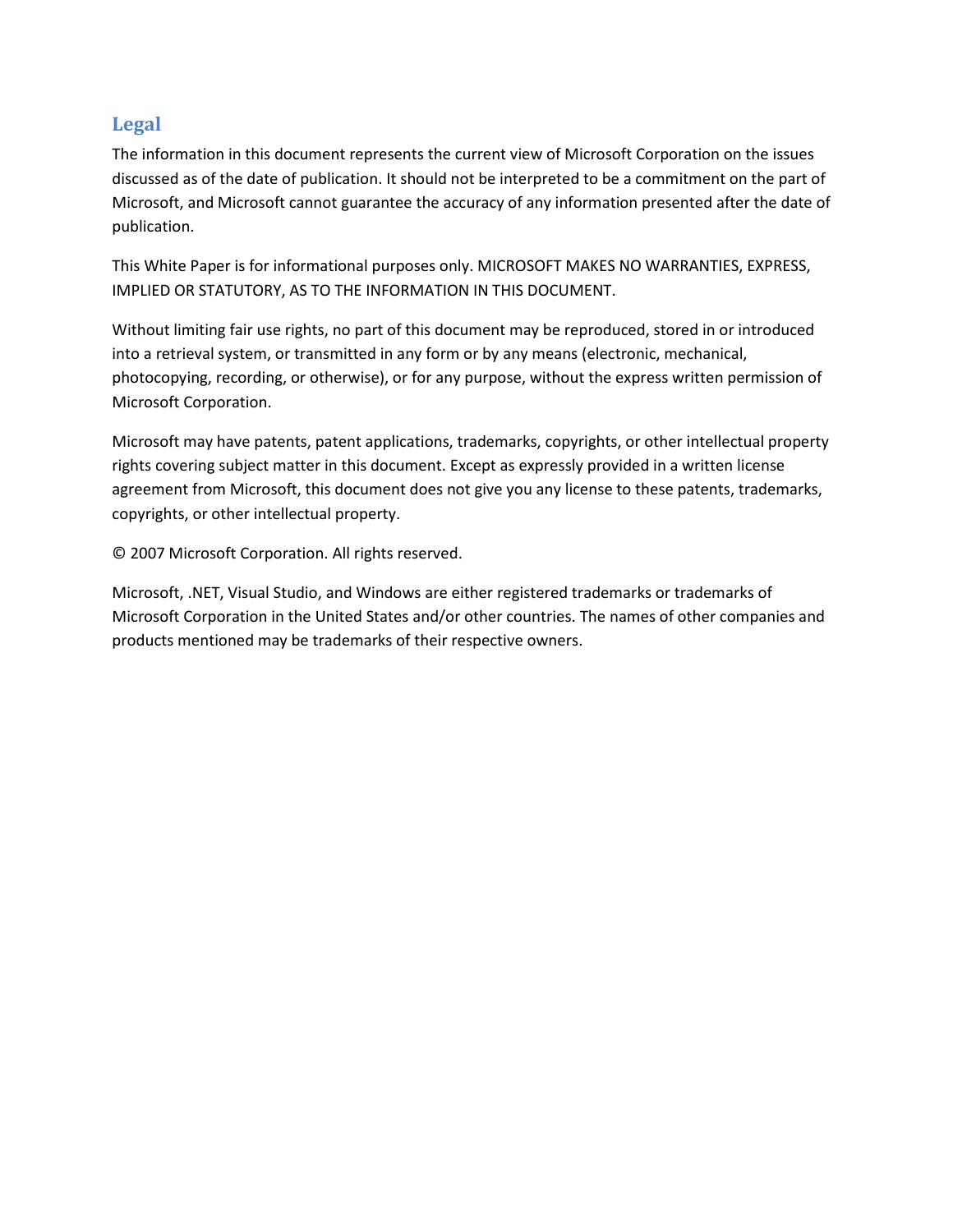## **Table of Contents**

| 1 <sup>1</sup> |  |
|----------------|--|
|                |  |
| 2.             |  |
|                |  |
| 3.             |  |
|                |  |
|                |  |
| 4.             |  |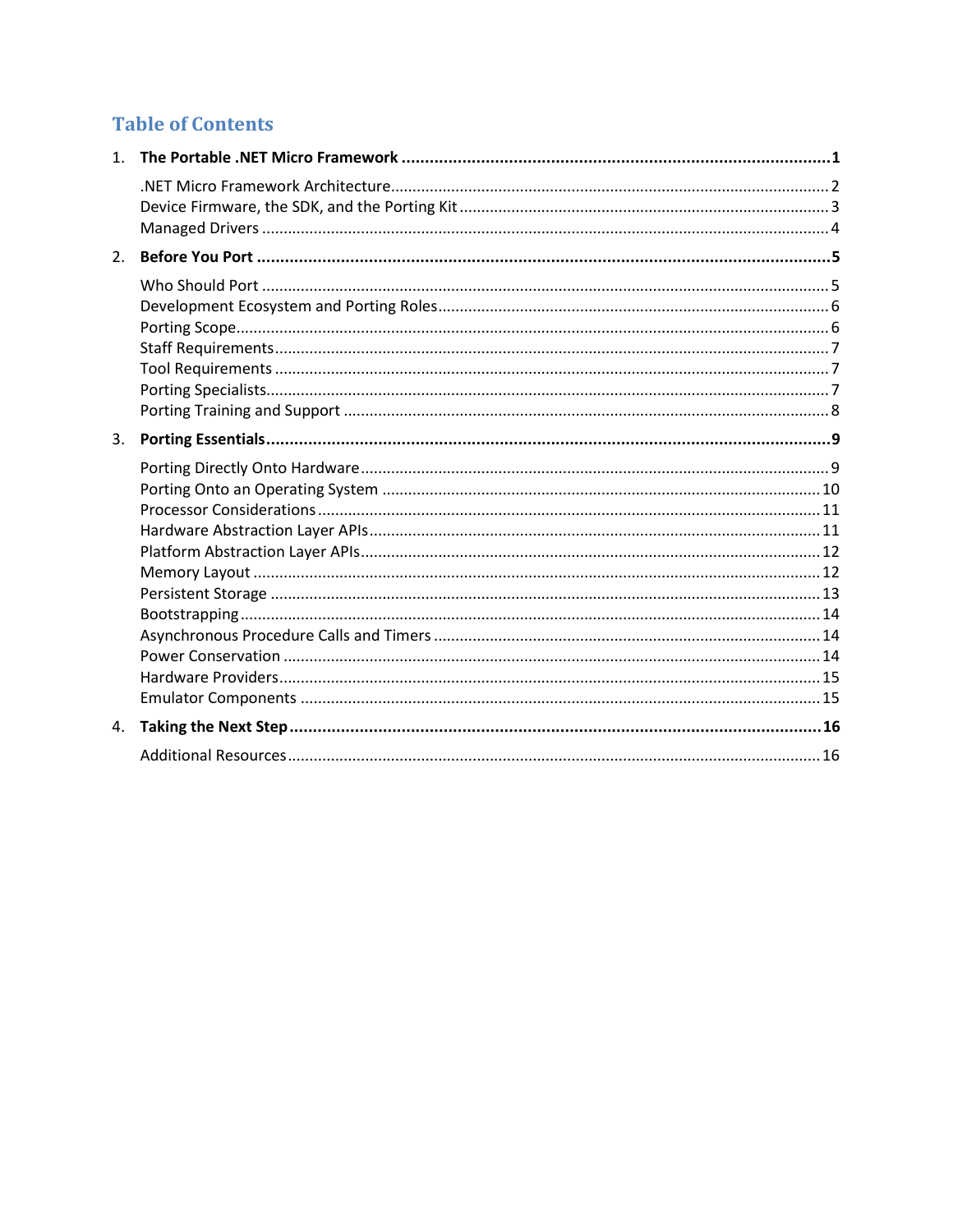#### <span id="page-3-0"></span>**The Portable .NET Micro Framework**

The .NET Micro Framework is a new execution model for extremely small, resource-constrained devices. It brings the advantages of .NET—the security and reliability of managed code, the ease of development in Visual Studio, and the power of the C# language and the .NET libraries—to an smaller class of device than Microsoft has ever targeted before. To put this in perspective, the .NET Micro Framework is about one fortieth the size of the smallest managed configuration of Windows CE. The footprint of the .NET Micro Framework is a few hundred kilobytes rather than several megabytes.

Another characteristic of .NET, often overlooked because most .NET applications are developed on and run on some flavor of Windows, is hardware-independence. Traditionally, embedded software has been tightly coupled to the hardware on which it runs. In .NET, however, applications are compiled to an intermediate language (IL) rather than to machine code, then are executed by a virtual machine called the .NET Common Language Runtime (CLR).

Rather than starting with an existing .NET platform and trying to slim it down, Microsoft re-imagined .NET as it might look on a device with only a few hundred kilobytes of RAM. The .NET Micro Framework CLR was built from scratch to ECMA specifications and is not derived from any prior implementation.

The .NET Micro Framework not only inherits the concept of the CLR, it incorporates two abstraction layers that help to further isolate applications from the hardware. Separating the hardware-dependent code from the application code allows the .NET Micro Framework to provide great flexibility in hardware selection and increases potential for code reuse from one device to the next.

In addition to the CLR, the .NET Micro Framework also provides tight Visual Studio integration (including the ability to deploy managed code to a device and debug it while it's running there) and an extensible emulator that lets developers run and test their embedded applications right on their desktop PCs.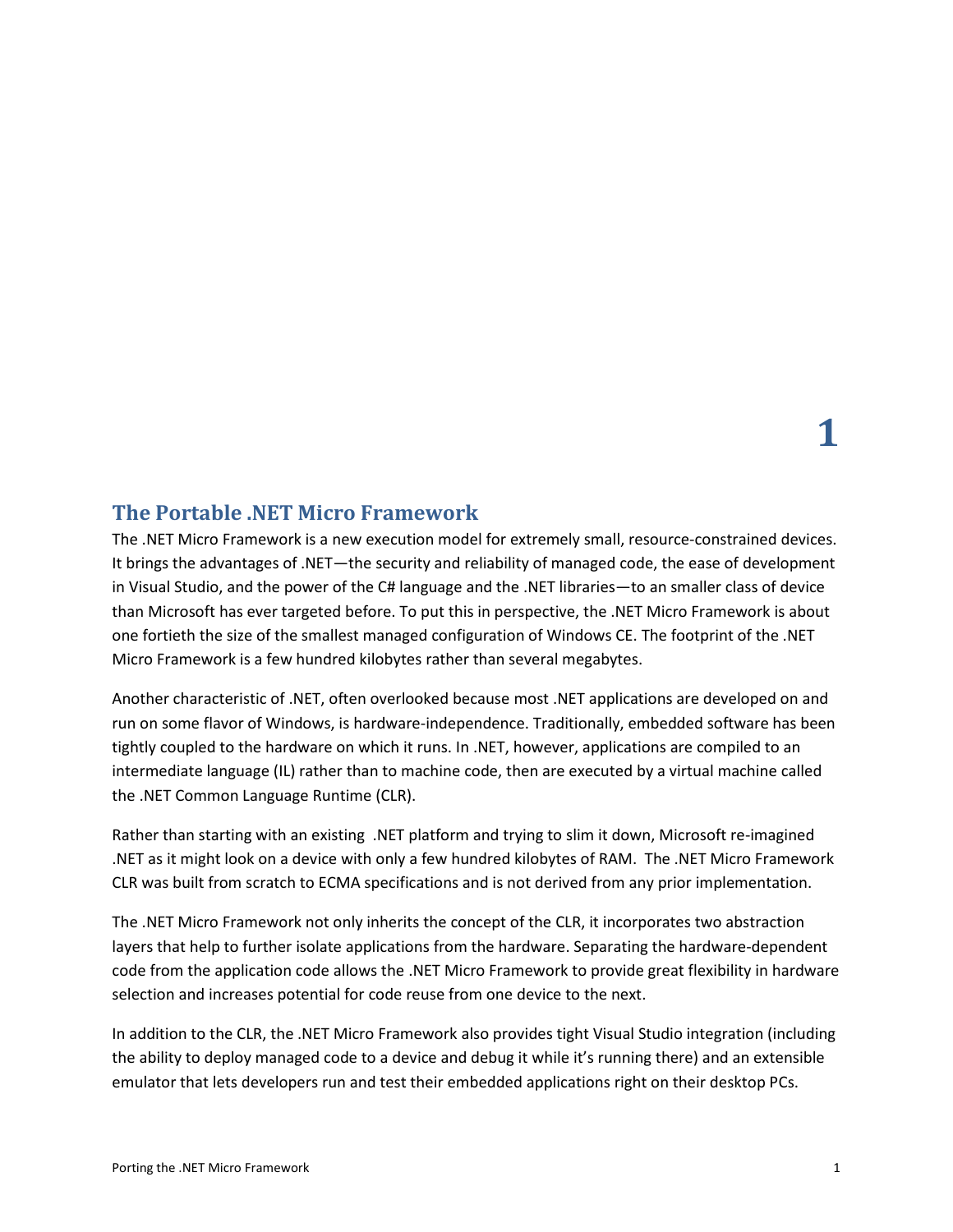Porting the .NET Micro Framework is the process of adapting it to a new processor, memory configuration, support chips, and/or display and building device firmware capable of running managed applications. A number of successful ports have already been performed by Microsoft and its partners.

If you would like to get the .NET Micro Framework running on an existing hardware platform, or are building a device from scratch and wish to use the .NET Micro Framework as the basis for your product, you may need to perform a port. The purpose of this white paper is to introduce you to the concepts involved in porting and to give you the information you need to decide whether you wish to perform the port in-house or whether it would be better to engage a specialist.

## <span id="page-4-0"></span>**.NET Micro Framework Architecture**

To better understand what is involved in porting, you will need some familiarity with the .NET Micro Framework architecture. The platform is divided into the four distinct layers shown in the following diagram. $1$ 



The *hardware layer* contains the microprocessor and the support circuitry that together constitute your hardware platform. Currently, the .NET Micro Framework runs on several processors based on ARM7, ARM9, and XScale. We plan to support other architectures as time goes on.

In the .NET Micro Framework, two separate abstraction layers isolate the common language runtime (CLR) from the underlying hardware. These are the hardware abstraction layer (HAL) and the platform abstraction layer (PAL). Together, the CLR, the PAL, and the HAL are the heart of the .NET Micro Framework, allowing managed code to run on a small device and supporting both the class library and application layers.

l

 $<sup>1</sup>$  For more information about .NET Micro Framework internals, see the .NET Micro Framework white paper</sup> available for download from the [.NET Micro Framework page at MSDN.](http://msdn2.microsoft.com/en-us/embedded/bb267253.aspx)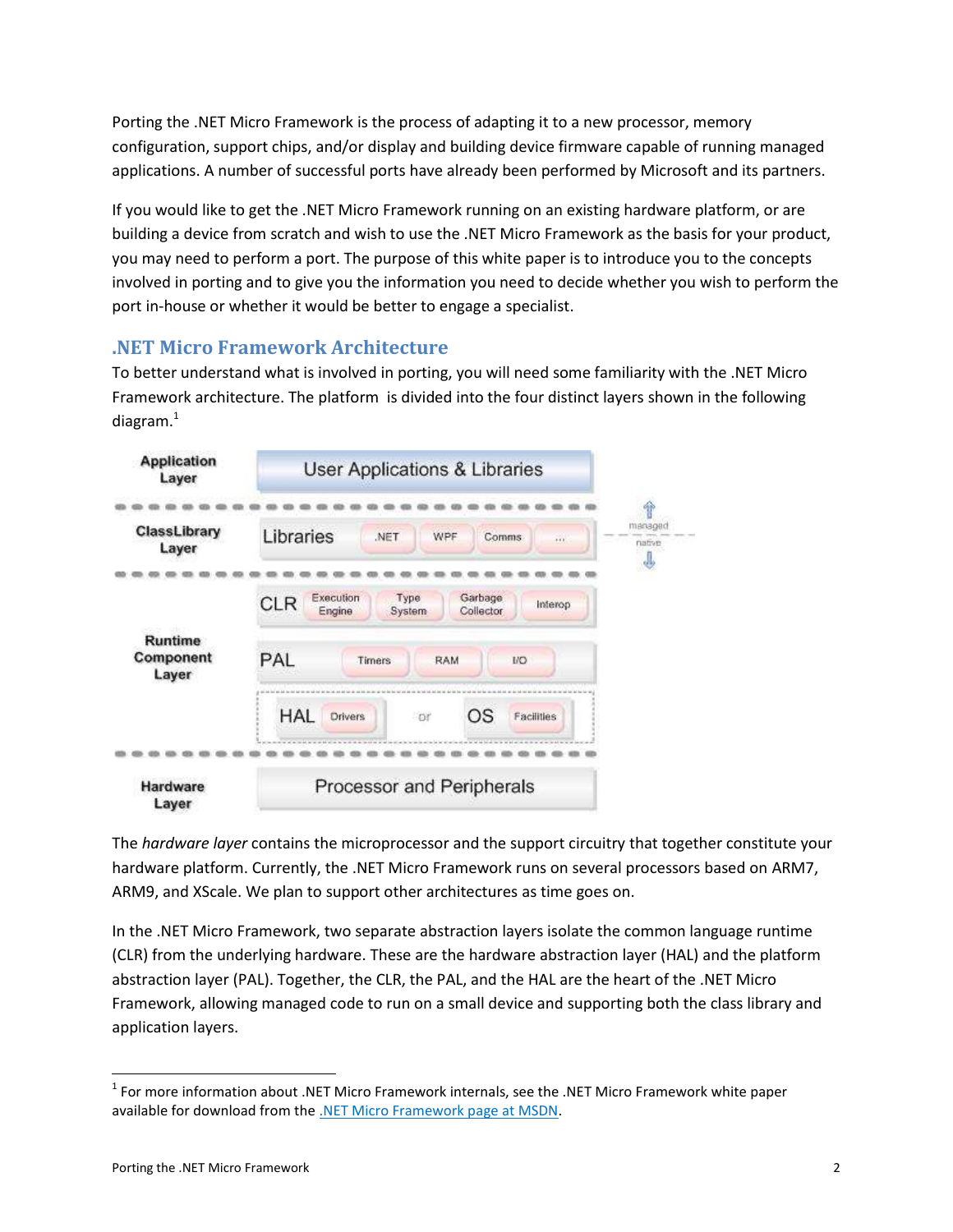The HAL is a collection of primitives that provide access to hardware functions. Every peripheral device or interface natively supported by the .NET Micro Framework is represented by a collection of related functions, or API, in the HAL. (In the .NET Micro Framework, sockets-based networking is also considered a hardware function and is a part of the HAL.) A typical HAL consists of 20-30 KB of object code, or on the order of one-tenth of the code in the .NET Micro Framework as a whole. Developing a new HAL implementation for your hardware is usually the primary task involved in porting the .NET Micro Framework to a new platform.

In most devices, the HAL interacts with hardware directly, but the .NET Micro Framework can also run on top of an existing kernel or operating system and implement its functionality by calling through to the OS drivers. Since the CLR handles application multitasking within the managed environment, the underlying operating system does not need to be multithreaded. Some vendors have used this capability for networking or audio features.

On top of the HAL is the PAL. The PAL's job is to provide software services required by the CLR, calling through to the HAL for any needed hardware functionality. PAL services include bootstrapping, timers, memory management, debugging, asynchronous procedure calls, and events. As with the HAL, OS facilities may be used for some or all of these functions if an operating system is available.

Rounding out the .NET Micro Framework architecture are the class library layer and the application layer. The class library layer includes a subset of the .NET class libraries tailored to embedded devices. The assemblies that make up this layer are referred to as *system assemblies.* The application layer consists of the C# managed applications and drivers<sup>2</sup> that run on your device.

## <span id="page-5-0"></span>**Device Firmware, the SDK, and the Porting Kit**

The .NET Micro Framework is delivered to application developers in two pieces. Hardware-specific components, along with the .NET Micro Framework CLR and the system assemblies, become part of the device firmware, which may be provided by a hardware vendor with a pre-built module or developed for a specific device application. The .NET Micro Framework software development kit (SDK), which is made freely available by Microsoft, includes the Visual Studio integration components, the extensible emulator, and associated documentation that will be used by developers to build the application layer.

This distinction between the firmware and the SDK is intended to insulate programmers from most of the details of the hardware, allowing them to concentrate on building application-level functionality. The model is similar to ones that have been successful in the enterprise server and desktop application markets, although it is not yet ubiquitous in the embedded space.

Microsoft offers a porting kit with the components you'll need to produce .NET Micro Framework device firmware. The porting kit includes:

- Binaries of the CLR and system assemblies
- Source code for sample HAL and PAL implementations

 $\overline{\phantom{a}}$  $2$  Managed drivers are discussed later in this paper.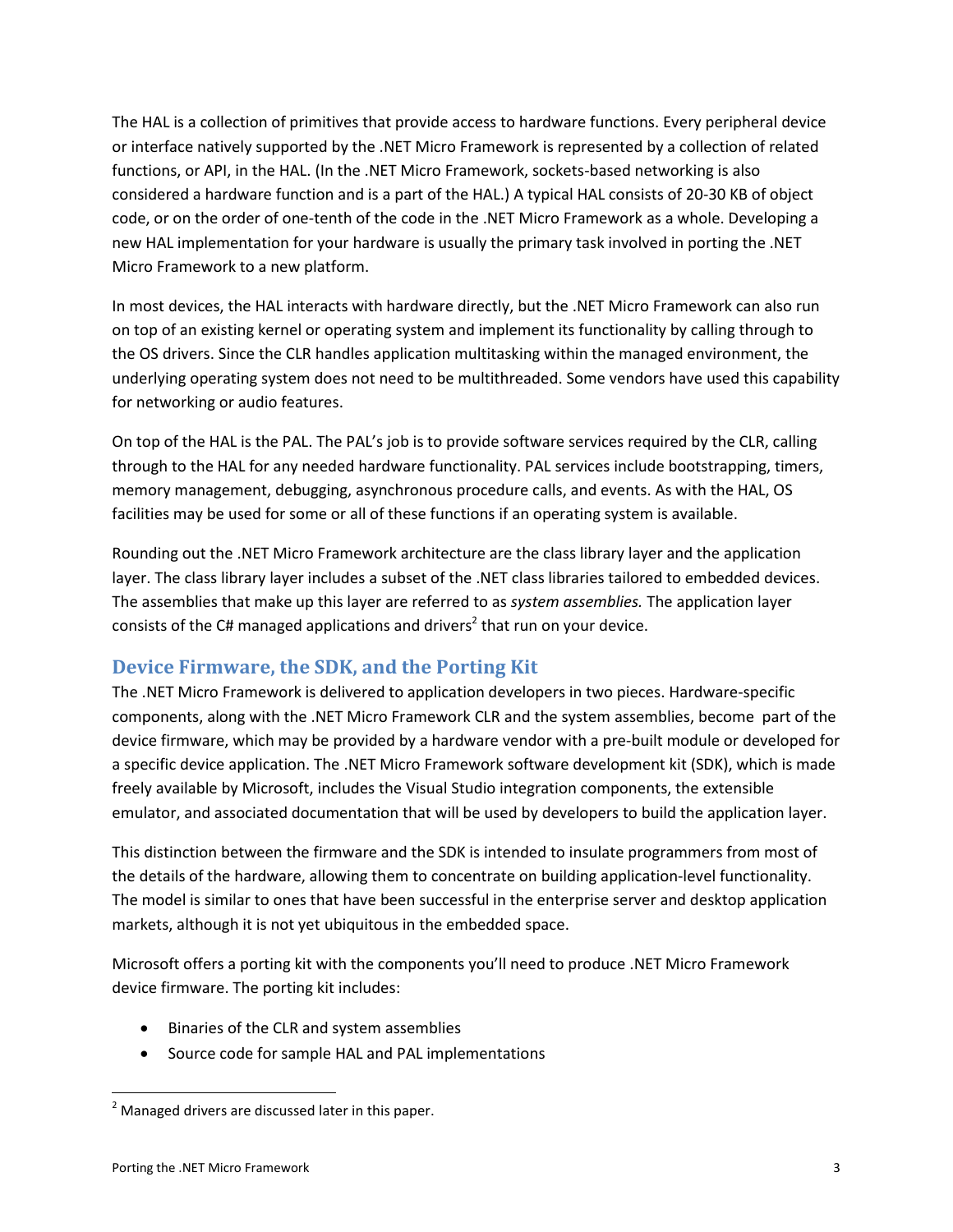- A build system for compiling and linking your HAL and PAL with the provided CLR and system assemblies
- A simple test application, ProfileDump, a debug bootstrap loader, PortBooter, and their source
- Additional sample applications, tests, tools, and documentation

The porting kit and the SDK are developed in tandem. When new features are finalized in the .NET Micro Framework, a porting kit update is provided to hardware partners so that they can produce new firmware for their device incorporating these features. Shortly afterward, Microsoft makes a new version of the SDK available so that application developers can take advantage of the new features on devices running the updated firmware.

#### <span id="page-6-0"></span>**Managed Drivers**

With the .NET Micro Framework, HAL drivers are only required for interfaces, such as GPIO or USART, not the devices attached to them. *Managed drivers* can be written for devices connected to any interface supported by the .NET Micro Framework, including GPIO, SPI, I<sup>2</sup>C, and USART. Managed drivers run in the application space, so developing them requires only the .NET Micro Framework SDK, not the porting kit.

Managed drivers perform well in a wide range of applications, reducing the need for native drivers. Most small devices do not need to communicate with their peripherals at particularly high data rates. With GPS, for example, the default rate established in the NMEA standard is 4800 bps, and although most receivers can be configured to use a higher rate, it is still typically in the kilobits-per-second range. On typical 32-bit embedded processors, performance of managed code is more than adequate for such rates. The non-deterministic nature of the CLR's memory management makes it impossible to guarantee latency, but in practice, the .NET Micro Framework CLR is sufficiently responsive for most devices.

Devices with high throughput or strict latency requirements (for example, a device that needs to stream CD-quality audio to a DAC) may not be a good fit for the .NET Micro Framework. To meet such requirements, you could use an auxiliary processor connected via SPI or I<sup>2</sup>C for your application's realtime needs and continue to use the .NET Micro Framework for the UI and other non-time-sensitive code. Another approach would be to port the .NET Micro Framework onto a multithreaded real-time OS and run the real-time code in a separate high-priority thread. These techniques preserve the development productivity advantages of the .NET Micro Framework for the bulk of your application, while providing a way to meet the latency requirements for specific functions.

We hope to make the .NET Micro Framework more suitable for performance-critical applications in the future. There will always be some applications, however, for which another Microsoft embedded OS might be a better match. If your application would benefit from a fully native driver stack and/or a true real-time OS, Windows Embedded  $CE<sup>3</sup>$  may be a better choice if your target hardware is capable of supporting it.

 $\overline{\phantom{a}}$ 

 $3$  More information about Windows Embedded CE can be found at the  $Windows$  Embedded site.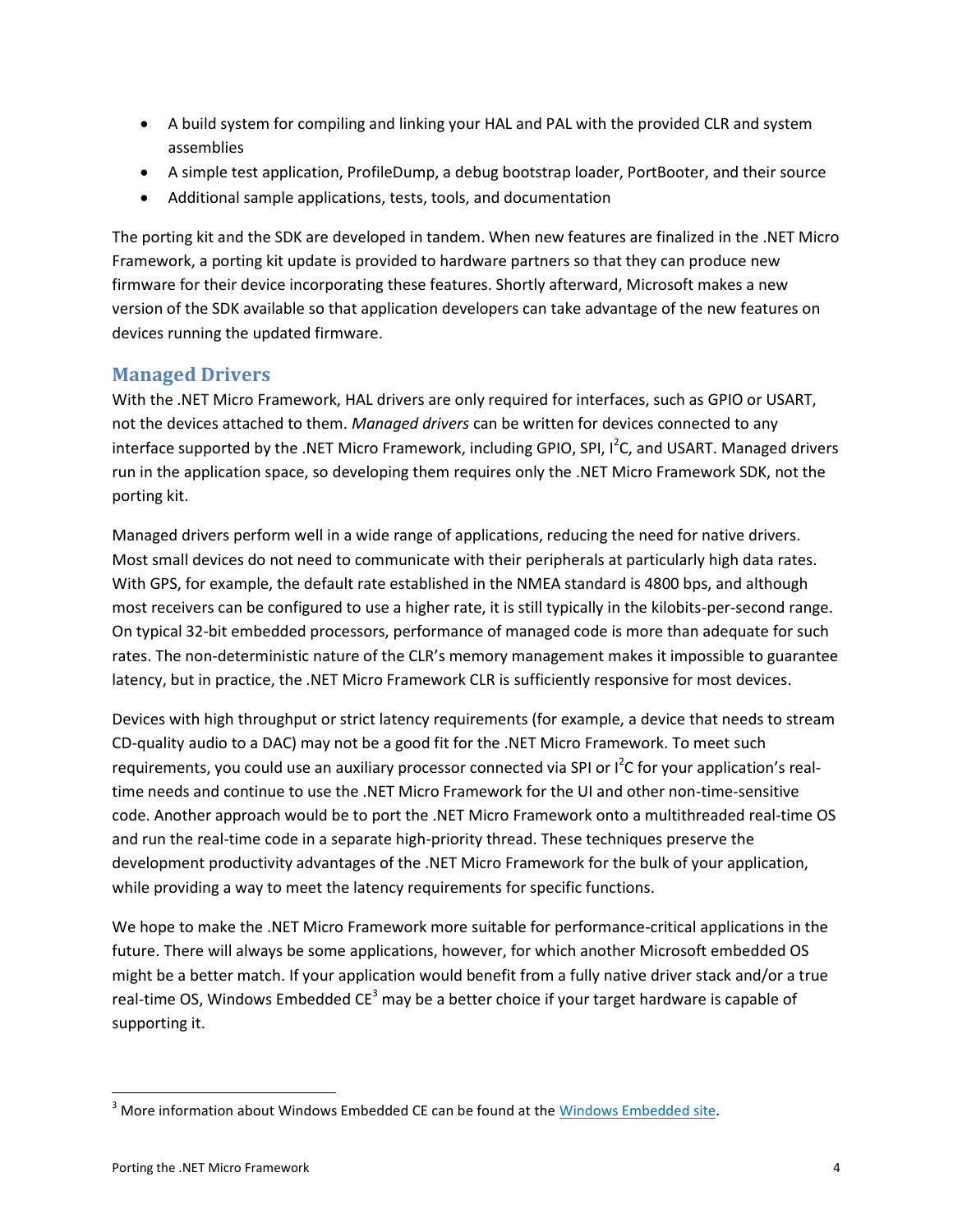## <span id="page-7-0"></span>**Before You Port**

Porting the .NET Micro Framework requires that you have access to programmers with specific skills. You will also need to sign a porting agreement with Microsoft and pay a nominal fee. This section will help you determine if performing your own port makes sense, or whether you should look for outside help from a porting specialist.

## <span id="page-7-1"></span>**Who Should Port**

There are three types of organizations that typically perform ports of the .NET Micro Framework.

- **Board developers.** In this business model, the Microsoft hardware partner performs a port, then offers development kits, reference designs, and pre-built modules compatible with the .NET Micro Framework. If you are already in this line of business, supporting the .NET Micro Framework on your hardware has the potential to reach a new, growing market.
- **Device makers.** Established device makers needing hardware more customized than an off-theshelf module and who have the necessary technical resources may wish to undertake a port themselves. Alternatively, they can have one of Microsoft's hardware partners or a porting specialist assist with the hardware design and the porting effort.<sup>4</sup>
- **Porting specialists.** If you are an experienced embedded developer, you may wish to sign a porting agreement so you can obtain training and learn how to perform ports for others. This could be a profitable new line of business for a consultancy that already has experience with Microsoft embedded platforms and wants to expand its offerings.

 $\overline{\phantom{a}}$ 

<sup>&</sup>lt;sup>4</sup> See the .NET Micro Framework [partners page](http://msdn2.microsoft.com/en-us/embedded/bb267307.aspx) at MSDN.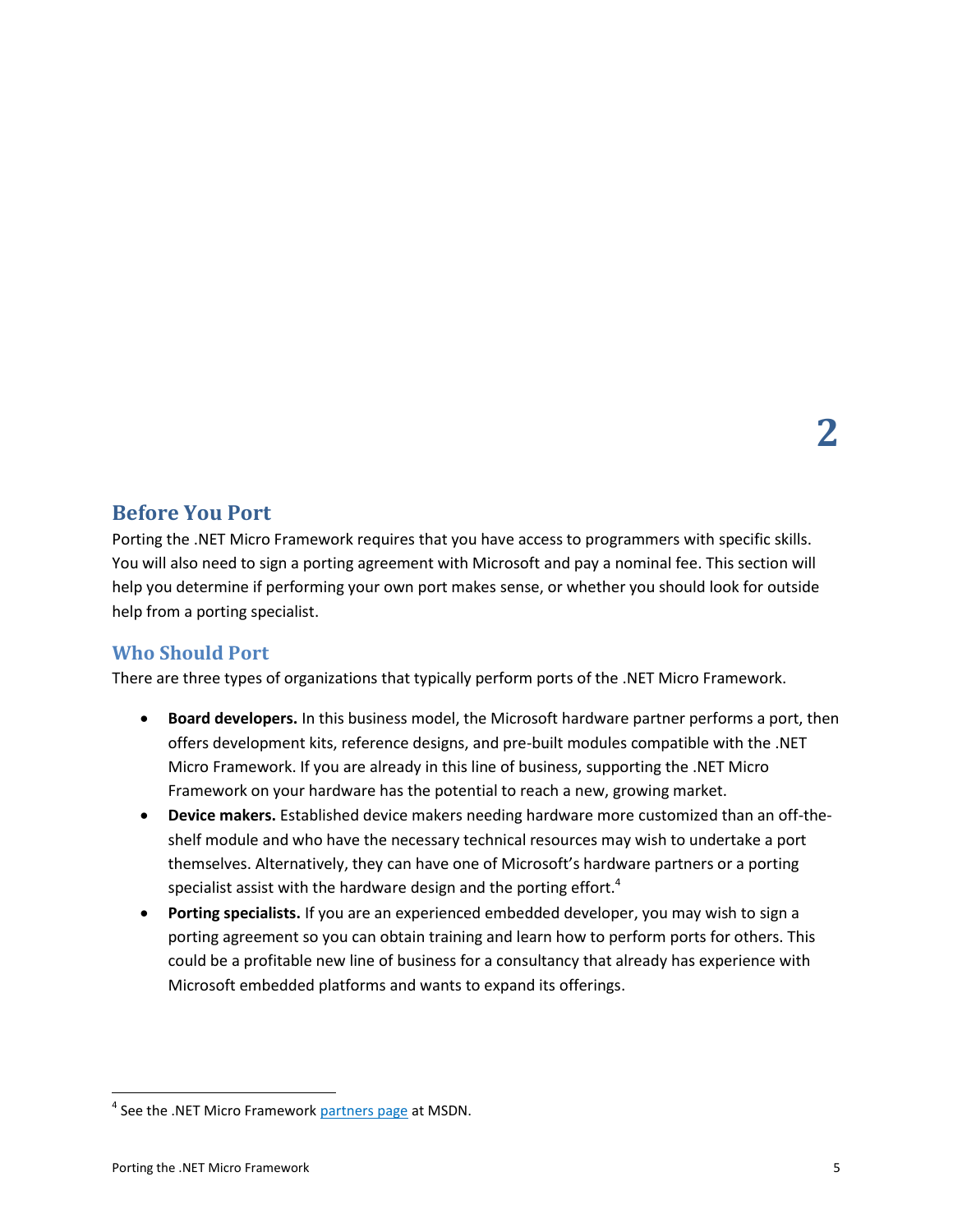## <span id="page-8-0"></span>**Development Ecosystem and Porting Roles**

Building devices upon the .NET Micro Framework may involve a number of different developers, companies, or feature teams, not including the .NET Micro Framework team at Microsoft.

- The **porting team** is the group or company that produces the device firmware, incorporating a custom HAL and/or PAL along with the Microsoft-provided runtime components.
- An **infrastructure team** provides infrastructure built on top of the .NET Micro Framework that will be used by application developers. For example, developers working on a SideShow-capable display device may choose to base it on the Windows SideShow Device SDK. The SideShow group inside Microsoft would be an infrastructure team in this scenario. A developer providing a managed driver for a modem or a GPS module can also be considered an infrastructure team.
- The **application team** develops the managed application. Often, this team actually drives development by other teams by specifying the hardware features and form factor needed to support the desired application.

These roles are flexible. Some projects may not need all teams, or one company may perform several functions. There may be more than one infrastructure team—or even more than one porting or application team. A single company building a product on the .NET Micro Framework may also choose to fill all these roles itself.

The lone application developer tinkering with the .NET Micro Framework on a development board, on the other hand, is an application team of one. Since the .NET Micro Framework insulates application developers from hardware details, an application can be created on a generic development board but put into production on an optimized, purpose-built device.

It is important to keep in mind the big picture and the roles you wish to fill when deciding whether to perform a port. It could be that another group or organization could do that part of the job more costeffectively, or that an existing hardware platform can meet your requirements at reasonable cost.

## <span id="page-8-1"></span>**Porting Scope**

As we have seen, porting is the process of building .NET Micro Framework firmware for a previouslyunsupported device or board, including a processor and specific support chips or system-on-a-chip (SoC). The scope of the port can have a significant impact on the time and resources required to complete it. We can describe any porting project as *full* or *partial*.

- A **full port** of the .NET Micro Framework involves writing a HAL largely from scratch. A full port may also involve a previously-unsupported processor or processor architecture, requiring the integration of its toolchain with the .NET Micro Framework build process.
- A **partial port** reuses applicable parts of a previous port for which you have source code. For example, if you change the display controller in your device, you will need to provide a new HAL driver for this part and produce new firmware that incorporates it. However, you can use the other drivers you wrote for the previous version of the device.

A partial port may take significantly less time than a full port depending on the level of code reuse.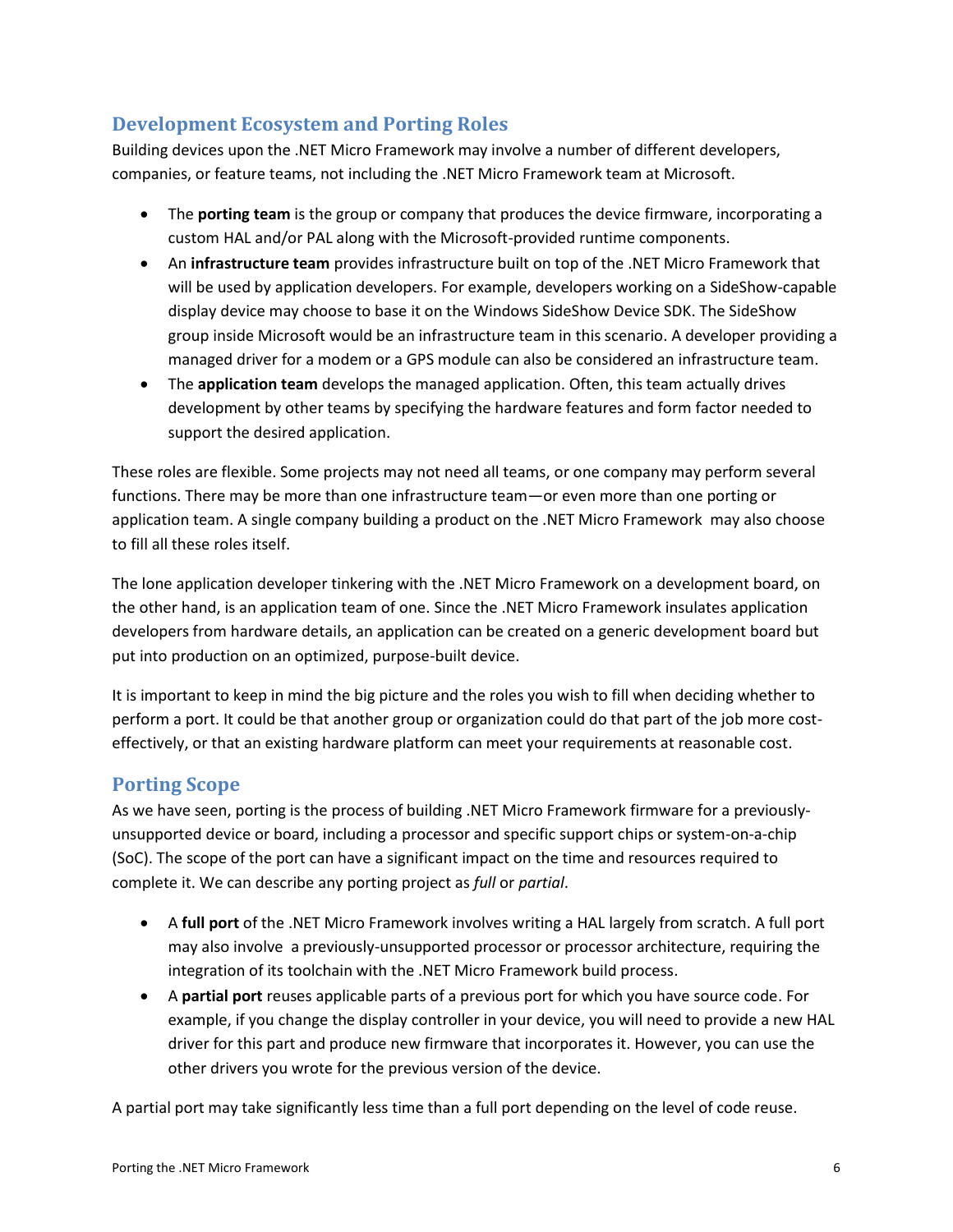#### <span id="page-9-0"></span>**Staff Requirements**

Although porting the .NET Micro Framework does represent a significant resource commitment, the task is substantially simpler than porting Microsoft's larger embedded platforms. Longtime Microsoft embedded developers may recall that creating the initial Windows CE board support packages (BSPs) was quite resource-intensive. The .NET Micro Framework is a much smaller and simpler platform than Windows CE, and the effort required to port it is correspondingly lower. We intend to continue to work toward reducing the porting effort further.

Development of the .NET Micro Framework hardware abstraction layer (HAL) or platform abstraction layer (PAL) should be undertaken by experienced embedded developers with a solid grounding in C and C++. Useful skills for your porting team include experience with JTAG debugging, low-level knowledge of the processor architecture to be used, familiarity with the toolchain (e.g., RealView Developer Suite if your device will be ARM-based), and a good understanding of common embedded interfaces such as I<sup>2</sup>C, SPI, and so on. Developers will also need to understand the resource-management issues unique to embedded development, including power consumption issues.

Our experience is that a team's first full .NET Micro Framework port typically requires several programmer-weeks, with an upper bound of 2-3 programmer-months. (Your experience may differ.) With the learning curve scaled, subsequent ports can usually be performed in less time.

Some HAL and PAL APIs have a degree of interdependence and are best assigned to a single developer, but it is feasible to distribute most of the porting workload among members of a small team. At the same time, the task is not so large that it cannot be undertaken by a developer working alone if necessary. A partial port rarely requires more than one or two developers.

#### <span id="page-9-1"></span>**Tool Requirements**

The .NET Micro Framework porting kit does not include any processor-specific toolchain—the compiler, linker, and other development tools you will use to build your port. You will need the standard, manufacturer-supported tools for the processor or microcontroller you will use in your device, such as RealView Development Suite for ARM. These tools may have significant costs, so be sure to include them in your planning.

## <span id="page-9-2"></span>**Porting Specialists**

An experienced porting specialist can significantly reduce the amount of time it will take you to port the .NET Micro Framework. The right porting specialist not only has already surmounted the learning curve, but may also be able to supply HAL drivers for some of the support chips you are using, essentially turning your anticipated full port into a simpler and less time-consuming partial port. For this reason, we highly recommend that you talk to a porting specialist if you are contemplating a full .NET Micro Framework port. We can help you find a porting specialist with experience that suits your needs.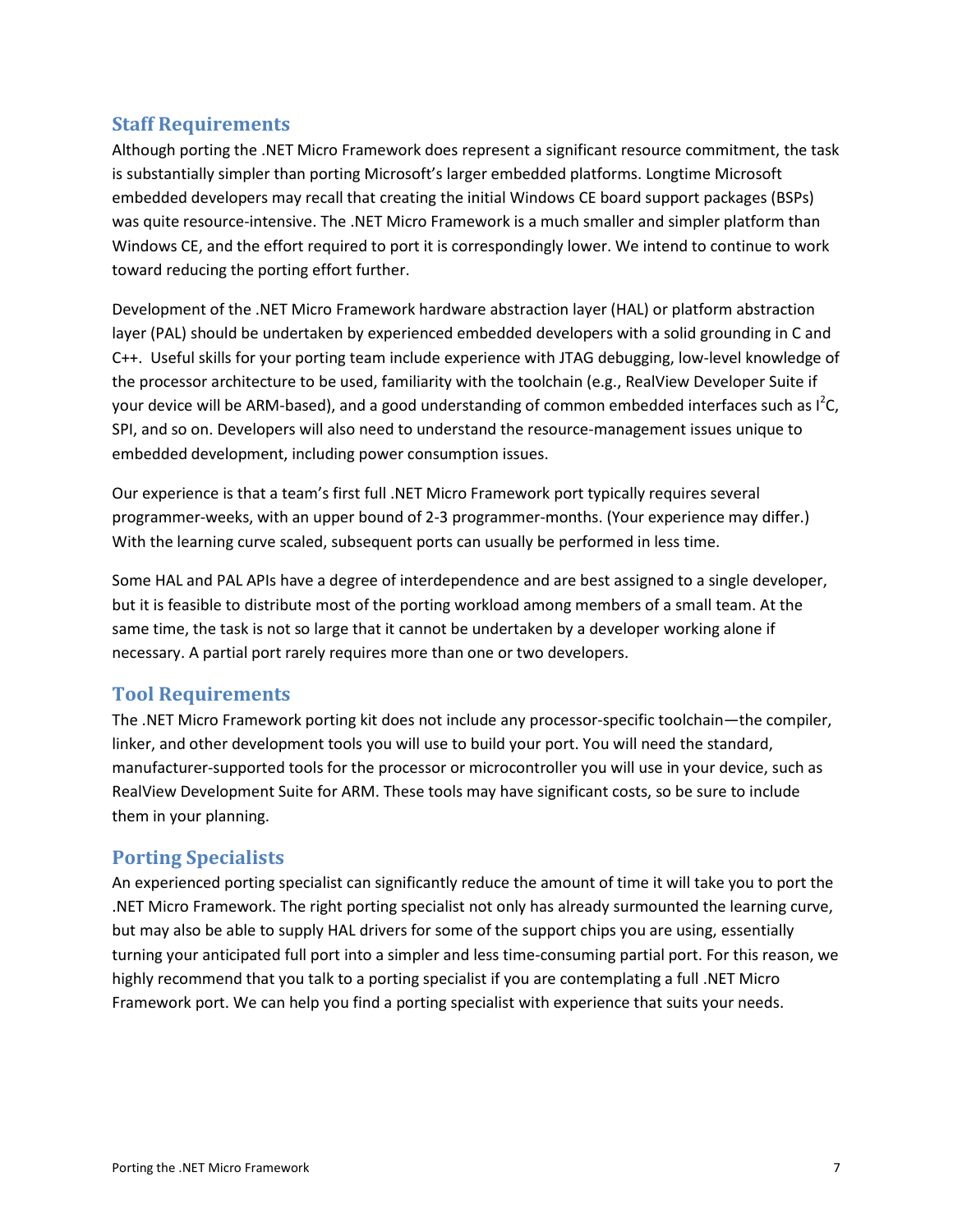## <span id="page-10-0"></span>**Porting Training and Support**

As we mentioned earlier, you will be required to sign a Microsoft porting agreement to gain access to the porting kit, training materials, and support. Payment of a nominal fee is also required. Once you have signed the porting agreement and paid the fee, you will receive the porting kit.

From time to time, Microsoft holds 1-2 day porting training sessions, often at or in conjunction with conferences such as TechEd. These sessions, which are open only to Microsoft .NET Micro Framework porting partners, typically focus on the build process, defining a platform, and writing native drivers for the HAL. If it is not convenient for you to attend one of these sessions, we can provide the training materials to you. Some porting training sessions are videotaped, so we may even be able to provide you with a copy of a recent session.

As a porting partner, you will also have access to Microsoft support engineers, who will answer your technical questions to help you build the platform from your HAL and PAL and our binaries.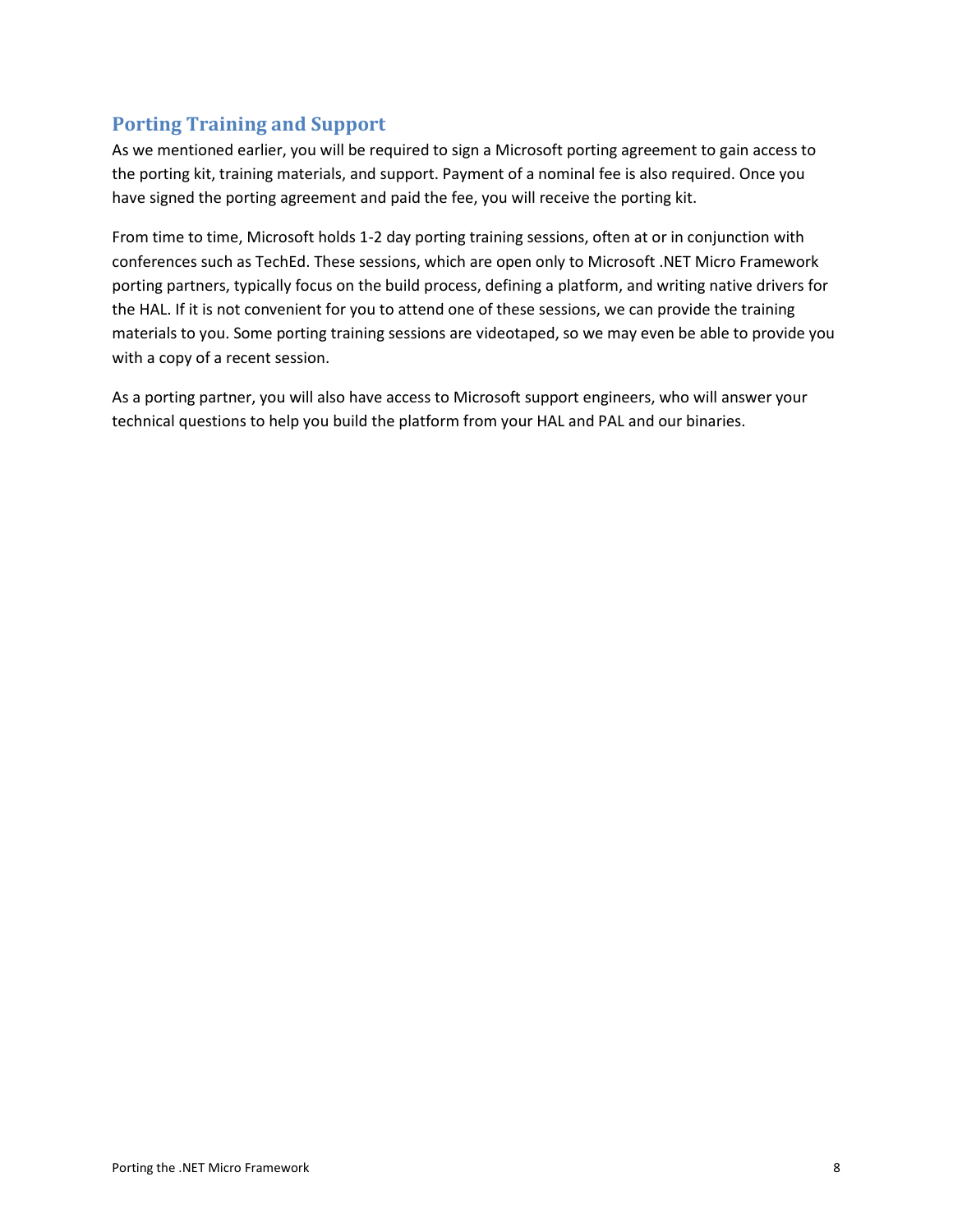## <span id="page-11-0"></span>**Porting Essentials**

To produce a port, you write drivers for various devices, interfaces, and system functions, compile them, and link them with components provided by Microsoft. As you add drivers, you will be able to run more and more sophisticated test programs and eventually bring up the entire .NET Micro Framework on your device. The architecture of the .NET Micro Framework is modular by design, so that the amount of code you need to write is reasonably small and functionally well-isolated.

The porting process differs slightly depending on whether your .NET Micro Framework port will run directly on the hardware or on top of an existing operating system. When porting to run on hardware, the bulk of your work will be spent developing drivers for a new hardware abstraction layer (HAL). Few if any changes to the platform abstraction layer (PAL) will be needed. When porting onto an OS, the HAL will typically call through to the OS drivers, making the new HAL simple to develop by comparison with an on-the-metal implementation. However, the PAL will likely need some changes.

In both cases, you will also need to provide bootstrap code to initialize the device, although this will usually be simpler when porting onto an OS.

#### <span id="page-11-1"></span>**Porting Directly Onto Hardware**

When porting directly onto hardware, the process has the following broad steps. You implement the necessary HAL functions in stages, each stage allowing you to bring up a more sophisticated test program or bootstrap loader on your device until you are able to link in the CLR and get the complete .NET Micro Framework running. Using this process gives you manageable chunks of functionality to test at each step, so you can make sure the foundation is working correctly before moving to higher levels.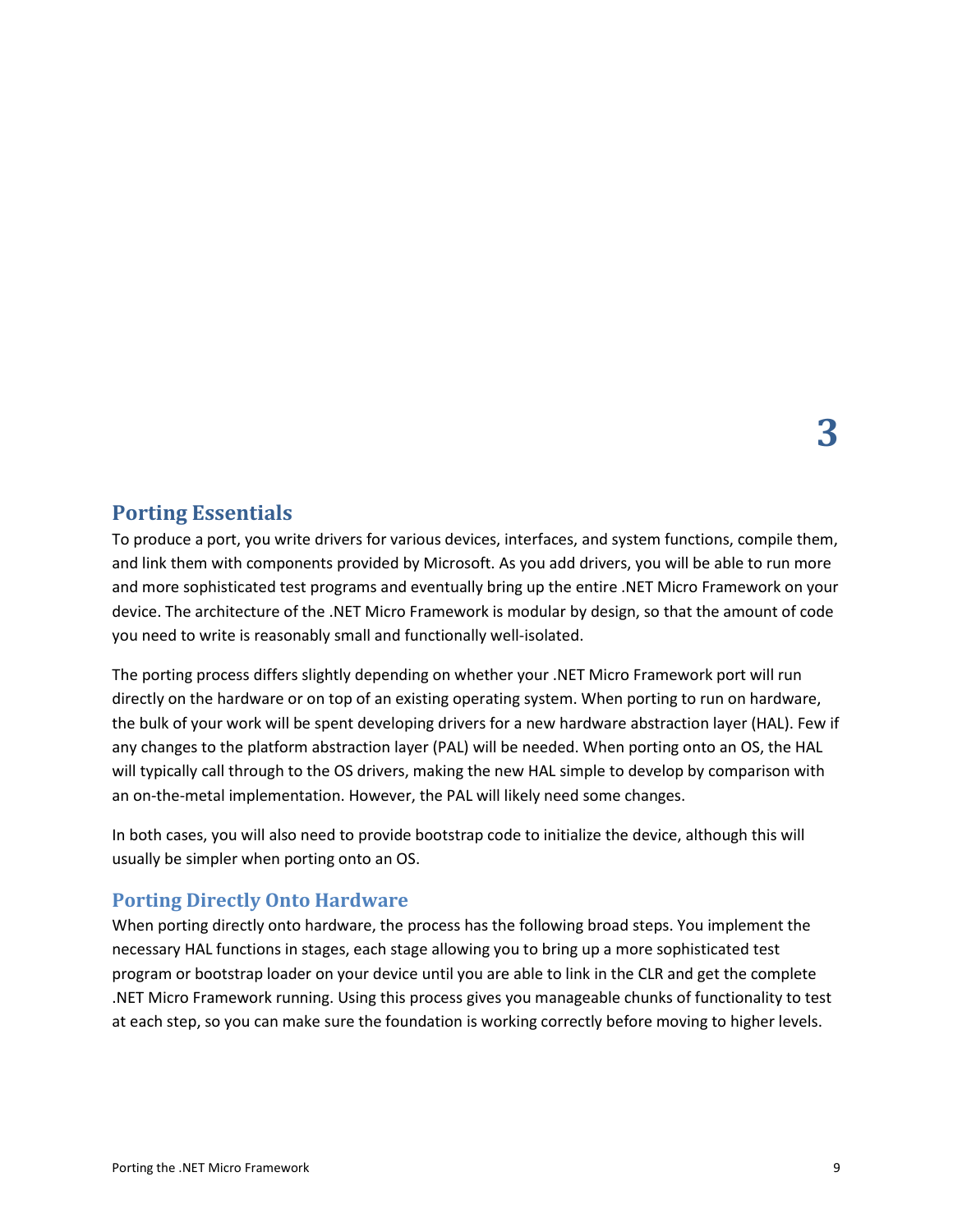- 1. **Configure the build system.** Your first task is to set up a build system so that you can successfully compile and link the generic platform provided with the porting kit. There are a number of environment variables that need to be set; we provide a Windows batch file for this, which you can customize if necessary. We also provide batch files for performing the build.
- 2. **Create your platform.** A *platform* is simply a definition of the drivers and options that will be used to build the firmware for a specific device configuration. Creating a platform is a matter of copying the generic platform (or another platform that is closer to your target hardware) and updating the configuration files to select the drivers and options you need. As you write new primitives for the HAL and PAL, you will change your platform's linker configuration file to load your libraries instead of the provided stubs.
- 3. **Get ProfileDump running.** ProfileDump is a minimal test program included with the .NET Micro Framework porting kit. Getting it running on your platform shouldn't require making any changes to the ProfileDump source code; rather, you implement the portions of the HAL it needs and write a bootstrap function that initializes your platform's processor and memory to a known state. The source code to ProfileDump is provided to let you add test functions as necessary to debug your HAL.
- 4. **Get PortBooter running.** The development loader, PortBooter, accepts the .NET Micro Framework and applications onto a device. As with ProfileDump, the source code to PortBooter is included. To get it running, you will need to implement more of the HAL, including the flash memory and button drivers. After this step, you will be able to deploy the .NET Micro Framework to your hardware and start running managed code on it.
- 5. **Implement the rest of the HAL.** Your device probably has more than just some buttons and memory. Now's the time to implement drivers for  $I^2C$ , SPI, USB, and so on. We recommend focusing on one device at a time and thoroughly testing each before moving on to the next. You can add tests to PortBooter, and you can also run C# applications to exercise each driver at the managed code level.
- 6. **Switch to TinyBooter.** TinyBooter is the .NET Micro Framework production loader that accepts code downloaded using the MFDeploy tool. TinyBooter supports code signing, though it does not come with source code as does PortBooter. For this reason, your HAL needs to be solid and production-ready before making the switch. Once TinyBooter is working, your port is complete.

#### <span id="page-12-0"></span>**Porting Onto an Operating System**

When porting the .NET Micro Framework to run on top of an existing OS or kernel, your HAL drivers can often call the OS drivers more or less directly. You may not need to initialize all of the hardware yourself, either, making the bootstrap code significantly simpler. The .NET Micro Framework has only a single thread of native execution and manages all of its own memory, so in general you will not need to use operating system facilities for threading or memory management.

If your port will be running on a multithreaded OS, you will probably need to make some changes to the PAL to address how shared resources are managed. Although the .NET Micro Framework CLR is singlethreaded, it is interruptible, and an interrupt service routine (ISR) behaves much like a thread. Since an ISR is the only other "thread" that might be running when the .NET Micro Framework is running directly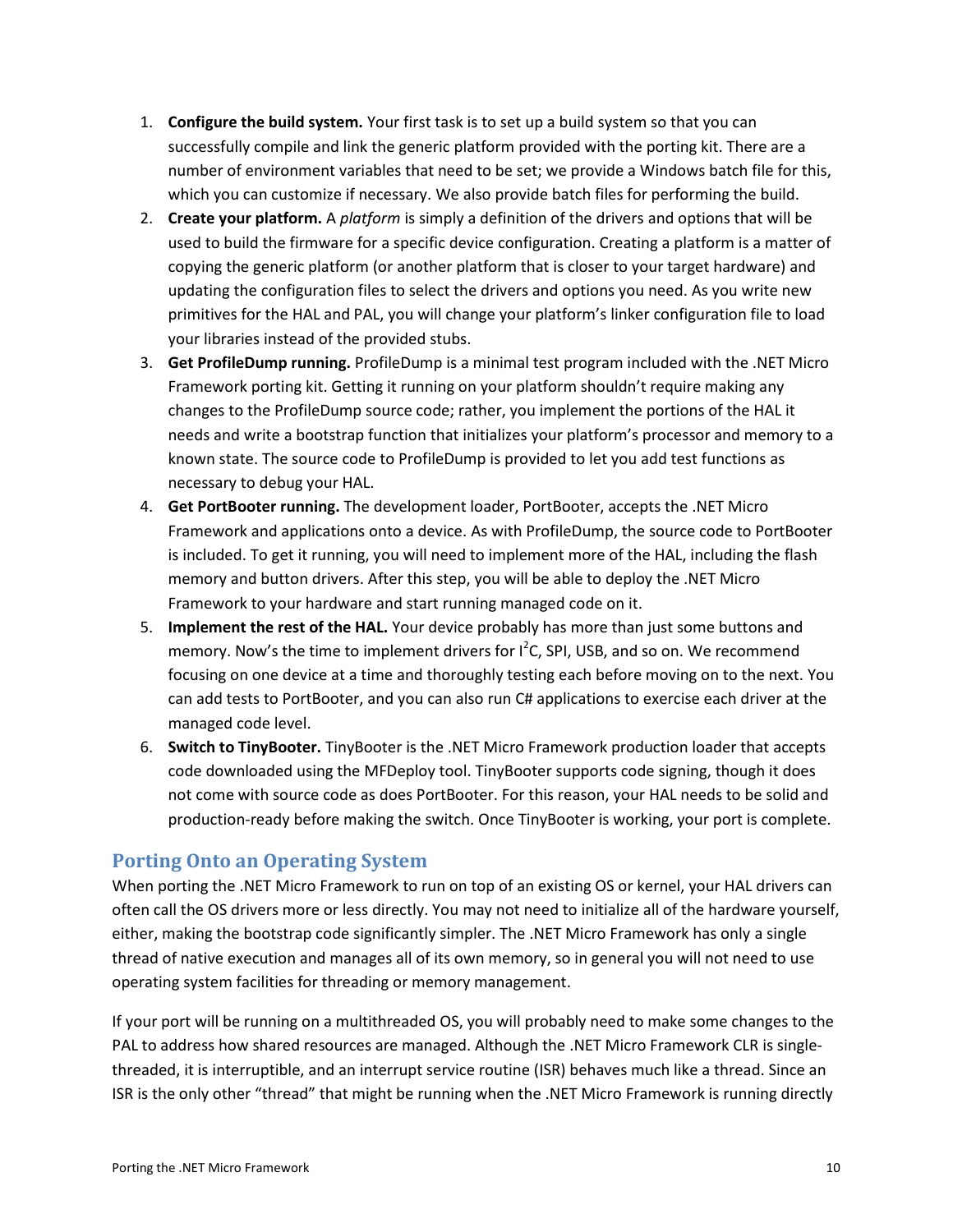on the hardware, the standard PAL simply disables interrupts when it needs exclusive access to shared resources. This is probably not appropriate in a .NET Micro Framework implementation running on top of a multithreaded OS. Instead, you will need to rewrite the PAL's locking functions to use the OS's thread synchronization mechanisms. This will need to be done early in the porting process—before you can run even ProfileDump.

#### <span id="page-13-0"></span>**Processor Considerations**

The .NET Micro Framework is designed to run on 32-bit embedded processors. The 2003 "smart watch" products, which were the first products to employ what would later become the .NET Micro Framework, employed an ARM7 processor, and ARM9 and XScale are also supported today. Processors and MCUs based on the ARM architecture are produced by semiconductor manufacturers from Atmel to Zilog.

The .NET Micro Framework's ARM heritage means that its support for this popular architecture is mature and robust. We also intend to support 32-bit embedded architectures beyond ARM as time goes on. Device makers should have little difficulty finding a suitable processor capable of running the .NET Micro Framework, or adapting it to a new processor if necessary.

Since the .NET Micro Framework CLR handles all memory management for applications, a processor with an MMU is not needed. This may allow you to use a lower-cost part in your device than you might otherwise specify.

Like the full-size .NET, the .NET Micro Framework CLR uses a little-endian byte order. Most embedded processors are either little-endian natively or can be run in a little-endian mode. To date, Microsoft has not seen significant demand for other byte orders, but we are open to building a big-endian version if demand warrants.

Microsoft does not provide source code for the CLR and the .NET class libraries. Instead, you will link binaries of these components with your versions of the HAL and PAL. You must therefore use the same tools we used to build the CLR to build your port of the .NET Micro Framework. Our build process uses the standard vendor-supplied tools for the architectures we support.<sup>5</sup> If you are porting to a processor or architecture that we have not previously supported, or have reason to use tools other than the usual ones, Microsoft will work with you to make sure you have compatible runtime binaries.

#### <span id="page-13-1"></span>**Hardware Abstraction Layer APIs**

The .NET Micro Framework hardware abstraction layer (HAL) consists of the following major APIs. Not all of these will need to be implemented for every port. Drivers for interfaces that your device does not have (e.g. I<sup>2</sup>C or SPI) may be "stubbed out."

- **Caching.** Manages caching if supported by the CPU.
- **Clock.** Manages the two clocks, the system clock and the "slow" clock that runs at a fraction of the system clock's speed.
- **Interrupt Controller.** Manages the interrupt state of the processor.

 $\overline{\phantom{a}}$ 

 $<sup>5</sup>$  For ARM, the .NET Micro Framework supports RealView Development Suite 3.1.</sup>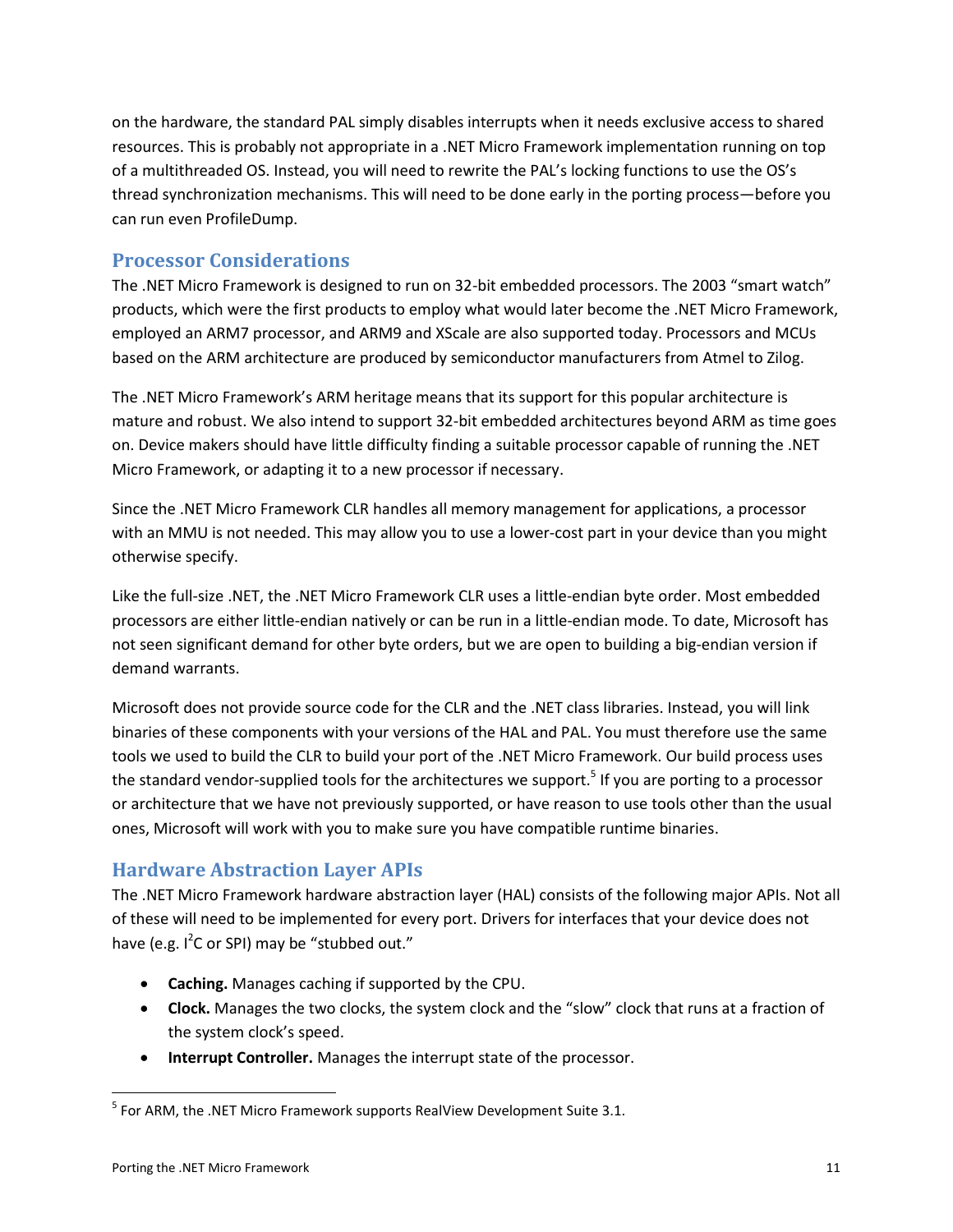- **DMA.** Manages the direct memory access controller.
- **GPIO.** Manages general-purpose I/O, single-bit input and output ports.
- **Time.** Manages the system's real-time clock and converts time to various units.
- **EBIU.** External bus interface unit (EBIU) drivers.
- **I<sup>2</sup>C.** Manages the inter-integrated circuit (I<sup>2</sup>C) bus.
- **Socket.** Provides socket networking API. A native TCP/IP stack will be released with .NET Micro Framework v2.5; earlier versions require an underlying OS or kernel with networking.
- **USART.** Manages RS-232 serial ports.
- **USB.** Manages the USB interface and endpoints.
- **SPI.** Manages Serial Peripheral Interconnect (SPI) interfaces.
- **System.** Manages the operation of the HAL itself. Includes many constants and low-level functions for memory management and data manipulation.
- **LCD.** Drivers for a display controller. Functions include setting contrast, clearing the display, and blitting.
- **Memory Management Unit.** Manages the processor's MMU if present.
- **Power.** Controls the processor's power usage, including putting it into various sleep or halt modes.
- **Security.** Manages security keys embedded in the hardware on certain processors.
- **Watchdog Timer.** Manages a timer that can be used to automatically reset the device if an application locks it up.

In addition, the HAL also provides APIs for a handful of specialized peripherals. Most ports will need implementations for at most one or two of these.

#### <span id="page-14-0"></span>**Platform Abstraction Layer APIs**

The platform abstraction layer (PAL) serves to further abstract the functionality exposed by the HAL. It provides a smaller number of APIs than the HAL; these include APIs for asynchronous procedure calls, bootstrapping, event handling, heap management, and debugging. It also offers drivers for flash memory and GPIO buttons (with a debouncing API) and provides zone-based touch screen support.

Additionally, the PAL contains a communications manager API which allows the CLR (and thus .NET applications) to treat various types of communications, such as serial, USB, and sockets, generically. The .NET Micro Framework class libraries also contains a set of related APIs for each of these interfaces. These provide fewer, higher-level functions than the HAL drivers, simplifying the HAL functionality for the needs of the communications manager.

#### <span id="page-14-1"></span>**Memory Layout**

The ARM toolset uses the concept of *scatter files* to indicate where various pieces of code and data will end up in a device's memory. This process involves defining one or more load regions, each of which might contain one or more execution regions. Load regions are where the code resides when installed on the device, while execution regions are where the code needs to be at runtime. Some code can run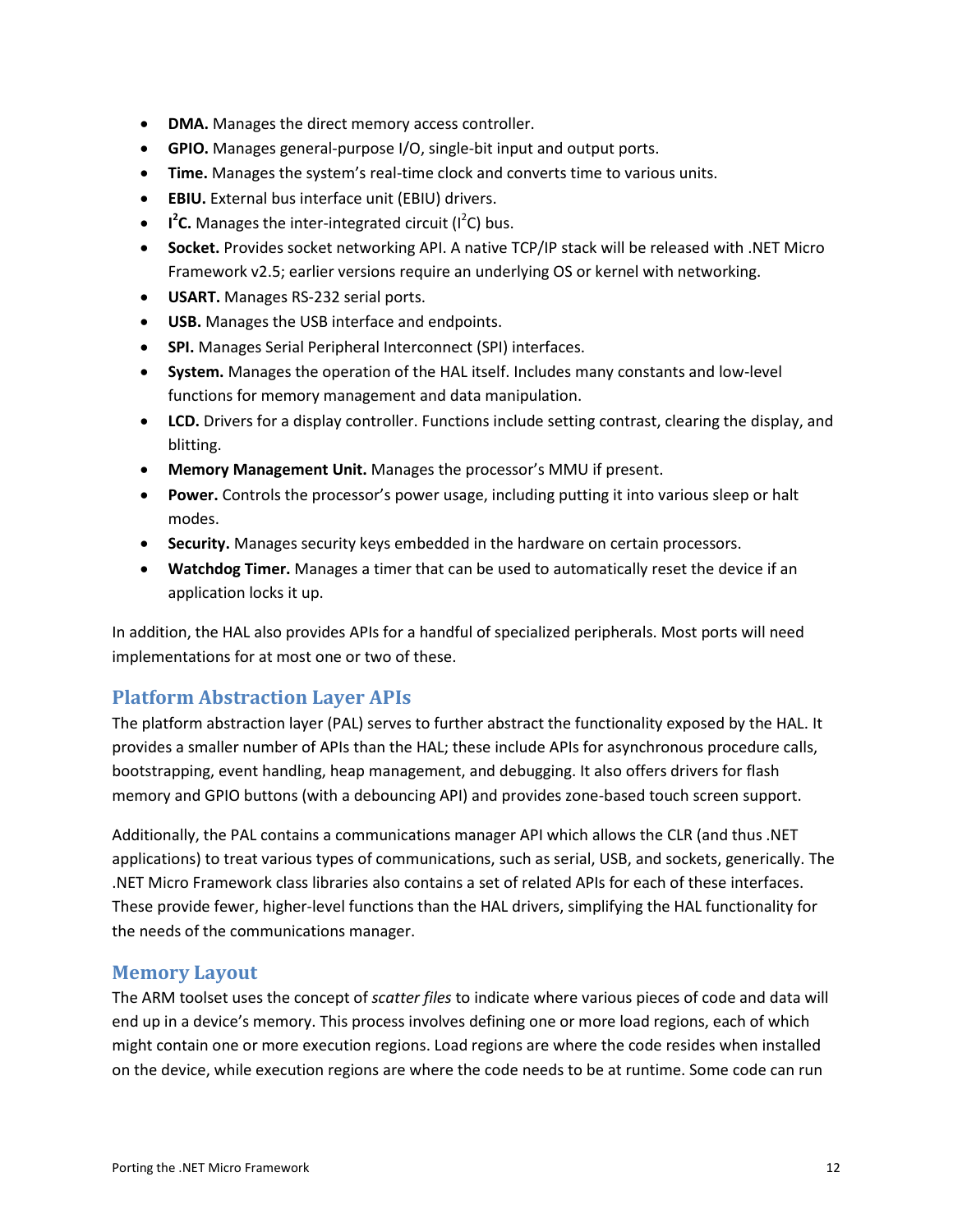from ROM,<sup>6</sup> while some time-critical or low-latency code such as interrupt service routines (ISRs) will need to run from RAM.<sup>7</sup> These considerations are constrained by the CPU and by the device's memory configuration, with application needs for persistent storage complicating the overall picture.

The .NET Micro Framework is downloaded to the device as an image file with all the code and data packed together. Code and data segments must be moved to their final locations in the device's memory each time it starts up. The .NET Micro Framework HAL accomplishes this with a memory loading function called from the main bootstrap function.

On ARM-based platforms, the .NET Micro Framework build process invokes the scatter file processor and passes the scatter information to the linker. From there, it becomes a part of the HAL flash configuration map, which describes the intended use for each sector of the persistent memory. (Sectors are used because even on NOR flash, which is randomly-addressable by byte, a sector is the smallest unit of the memory that can be erased.)

Porting the HAL to an ARM-based platform will require creating or modifying a scatter file to match the memory layout of the .NET Micro Framework to the device's flash configuration. If the processor has an MMU, some RAM must be mapped to address zero so that the ARM vectors can be initialized there.

Non-ARM-based processors use other techniques for arranging memory after a firmware image is copied to a device. If you are porting to a non-ARM platform, it is possible that the memory layout function will need to be very different from the ARM implementation. Some platforms will simply require that the regions be copied by code, rather than using a map file. Microsoft provides appropriate code for supported processors and can provide technical assistance if needed.

## <span id="page-15-0"></span>**Persistent Storage**

The .NET Micro Framework provides data persistence through *extended weak references.* Traditional weak references are references to objects that may be discarded if memory becomes tight because they can be recreated when needed at some cost in time—essentially a type of cache. The extended variety of weak reference stores the object reference in persistent memory, such as flash or EEPROM, so that the cached object remains intact across device restarts. This is the preferred solution for persistent data storage on the .NET Micro Framework and is provided in place of a file system.<sup>8</sup>

Because persistent objects can be of any size, the .NET Micro Framework requires that nonvolatile memory be addressable by byte. Therefore, block-oriented flash devices are usually not the best choice for .NET Micro Framework devices; that is, NOR flash memory is preferred to NAND flash.

However, since all access to flash memory is performed through the PAL, it is possible to emulate random accessibility by reading blocks from a block-addressable storage area into a RAM buffer. You could perform this mapping on demand or map the entire flash region into RAM at CLR startup. This

 $\overline{a}$ 

 $^6$  On a .NET Micro Framework device, "ROM" is typically NOR flash memory.

<sup>&</sup>lt;sup>7</sup> Usually SRAM or SDRAM.

 $^8$  Since a file system is useful for other reasons and is frequently requested by customers, we are investigating providing FAT file system support in a future release of the .NET Micro Framework.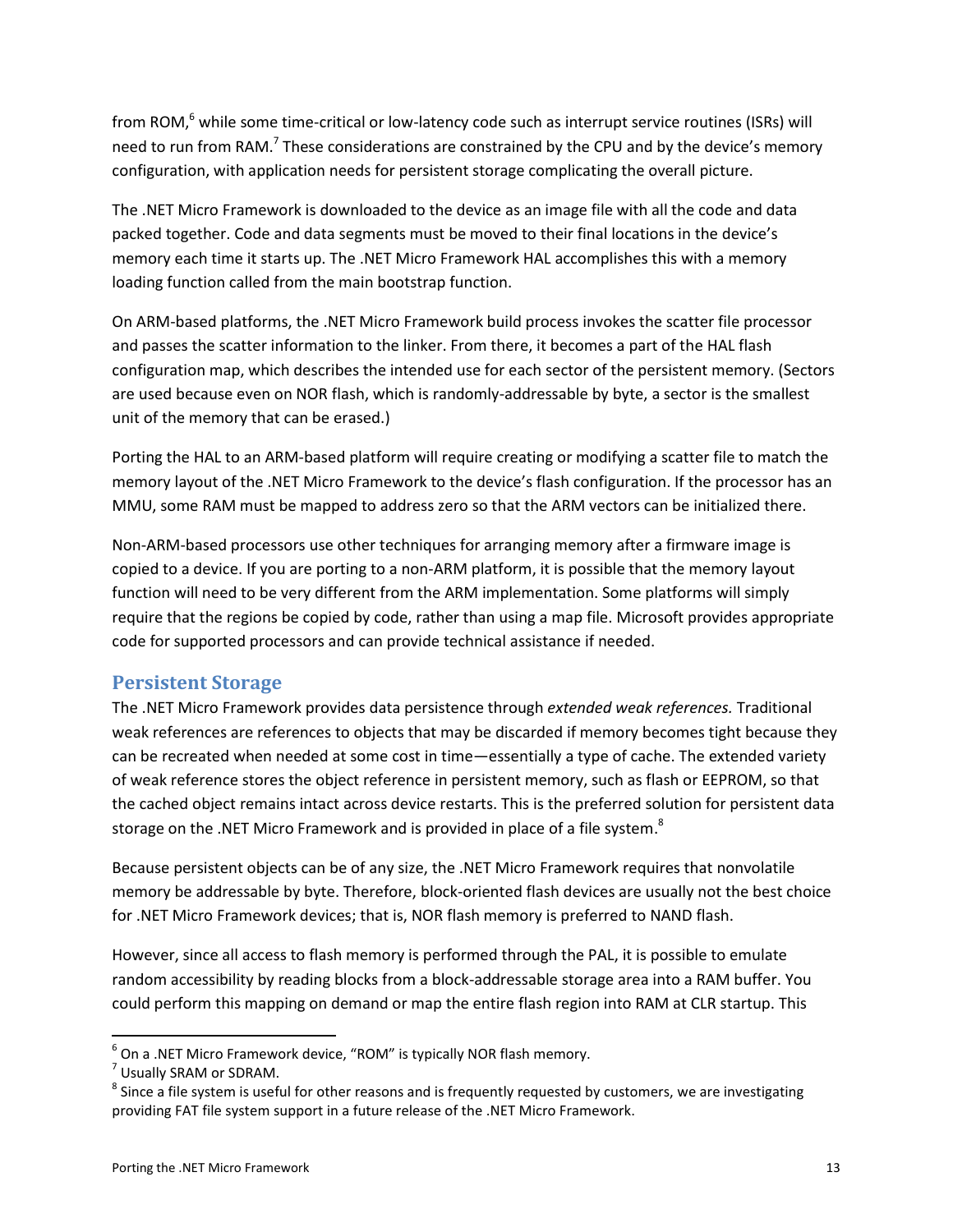approach may be desirable for some applications despite the performance implications, since NAND flash typically has higher density and better endurance than NOR flash.

If you use this technique, however, persistent storage that has been accessed even once must be considered to be in use for as long as the system is running, because the CLR does not notify the PAL when a given persisted object is no longer in use. Persistent storage must also be kept in sync with RAM whenever it is written to prevent data loss; you must immediately flush any modified blocks to the persistent backing store. Depending on your device's usage patterns and typical object sizes, having to flush an entire mapped block to flash whenever an object in it changes may offset some of the endurance advantage of NAND flash.

#### <span id="page-16-0"></span>**Bootstrapping**

The bootstrapping sequence will likely need some modification, particularly if you are porting the .NET Micro Framework to run on top of an OS or kernel. The bootstrap process is divided into two main functions. One, called early in the startup process, performs low-level initialization for the system clock, the MMU if one is present, the cache, and other CPU blocks. Additionally, it calls the memory layout function to set up the device's memory layout, as described earlier, using scatter files for ARM processors. The second function, which is called later, initializes all of the drivers in the HAL by calling their individual initialization functions. This is often a convenient place to add other hardware initialization required by your device, assuming the hardware is not needed earlier in the process.

#### <span id="page-16-1"></span>**Asynchronous Procedure Calls and Timers**

The .NET Micro Framework CLR uses only one execution thread. However, the CLR requires that all driver calls "look" asynchronous—that is, they return immediately, rather than blocking while waiting for hardware I/O to complete. This is accomplished through the use of *asynchronous procedure calls* (APCs)*.* The .NET Micro Framework supports two types of APCs: completions and continuations. Both are provided by the PAL's Asynchronous Procedure Calls API. They work together with the timer driver to service all device drivers. *Completions* are for time-critical tasks; *continuations* are for tasks that can be run when there is time available.

The PAL maintains APCs in two separate lists by type and performs continuations only when there are no completions waiting. The CLR's thread scheduling is driven by a completion, and completions are driven by timers. This makes the PAL timer implementation one of the most critical parts of the .NET Micro Framework. For this reason, we recommend using the standard timer functions whenever possible. If you find it is necessary to develop your own timer functions, as it may be when the .NET Micro Framework is to run on a multithreaded OS, take special care to ensure that they are reliable and perform well.

#### <span id="page-16-2"></span>**Power Conservation**

The .NET Micro Framework is intended for devices in which power consumption is often a critical factor. If this is a consideration for your device, you should look for places where you could use the processor's various sleep modes or reduce clock speeds to improve runtime. The HAL has an API for entering various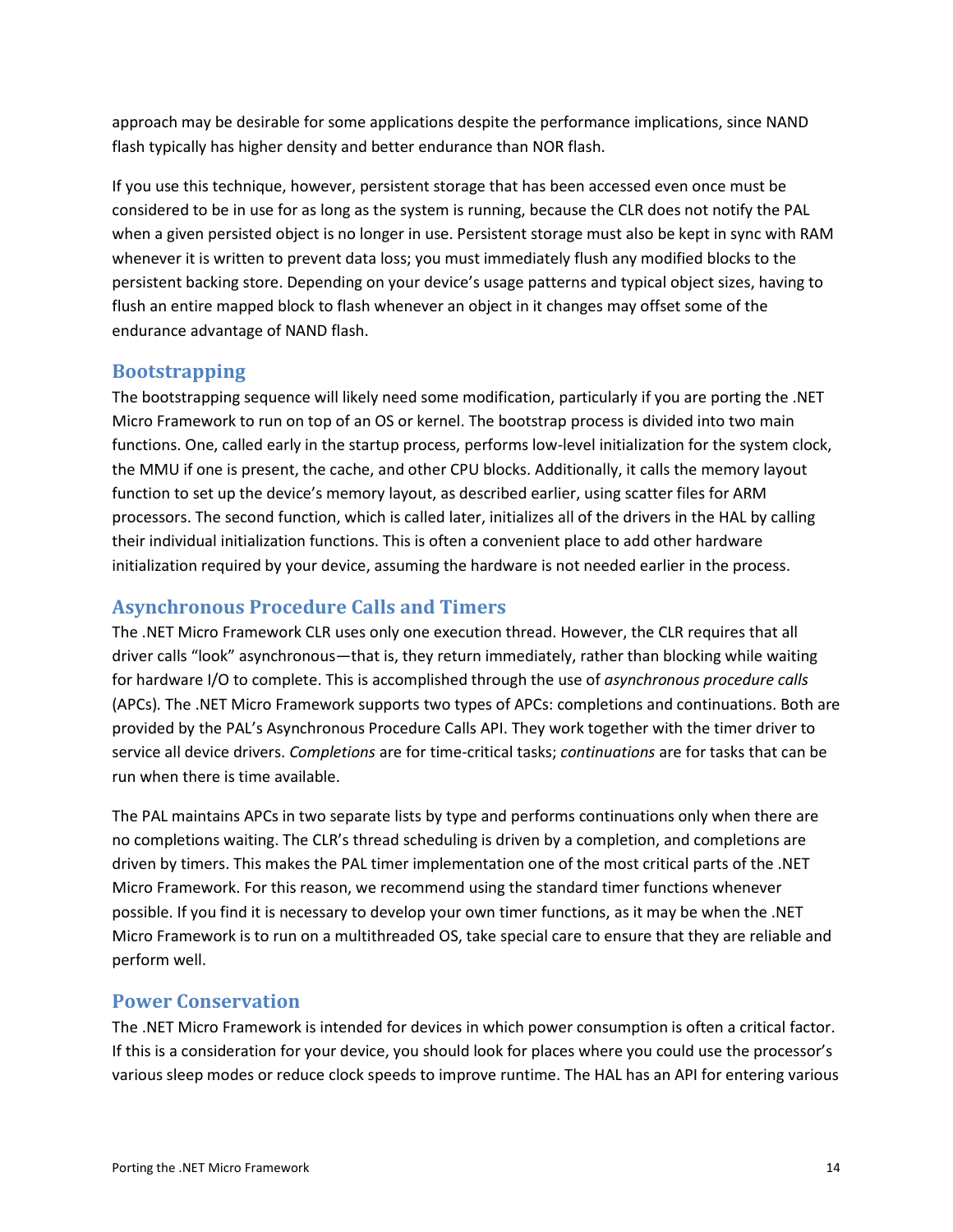power-saving modes; the CLR will call these functions when there are no execution threads, for example, and in most cases they should be implemented appropriately and not stubbed out.

If you are porting the .NET Micro Framework on top of an OS or kernel that does its own power management, this may not be necessary, but even in these cases, there may be steps you can take in your HAL to inform the OS of the CLR's resource needs. You might reduce the .NET Micro Framework process's priority slightly when the CLR is idle, for instance.

#### <span id="page-17-0"></span>**Hardware Providers**

The .NET Micro Framework allows you to create enumerations for hardware—for example, how many SPI ports are available. *Hardware providers* are assemblies or source files that developers can add to their projects to enable their applications to use descriptive enumerated values specific to your platform, rather than numeric literals, for port or pin assignments.

This process gives application developers a way to discover what interfaces actually exist in the device and refer to them by name. It also enables IntelliSense for these enumerations in Visual Studio. The alternative, typecasting integers or using the defaults provided in the Microsoft.SPOT.Hardware namespace, is not as friendly to programmers, so we encourage you to take advantage of this feature.<sup>9</sup>

#### <span id="page-17-1"></span>**Emulator Components**

You may wish to extend the .NET Micro Framework emulator with custom components that provide simulations of any peripherals your device comes with or supports, particularly if you will be offering pre-built modules. Developers who are building applications for your hardware can then largely run and test their code on their desktop PCs rather than requiring a development board for each developer.

The porting kit is not required to extend the emulator; the .NET Micro Framework SDK has everything you need. Emulator components are written in C# and have the full power of .NET at their disposal. The Microsoft Press book *Embedded Programming with the .NET Micro Framework* (ISBN 9780735623651) includes an excellent chapter on writing emulator components.<sup>10</sup>

 $\overline{a}$ 

 $9$ You can find a sample hardware provider in the sample project in the Freescale i.MXS DevKit available at [freescale.com.](http://www.freescale.com/files/32bit/doc/support_info/iMXS_DevKit_CD_Contents.zip?fpsp=1) The CPU.cs file defines a Microsoft.SPOT.Hardware.FreescaleMXSDemo namespace which the application (found in MXS.cs) uses as one would usually use Microsoft.SPOT.Hardware.

 $10$  You can read an excerpt from this chapte[r here.](http://download.microsoft.com/download/4/9/0/490d7a44-cf9c-49ce-ae31-9d433f8176e4/CustomEmulatorThomponMiles.xps)